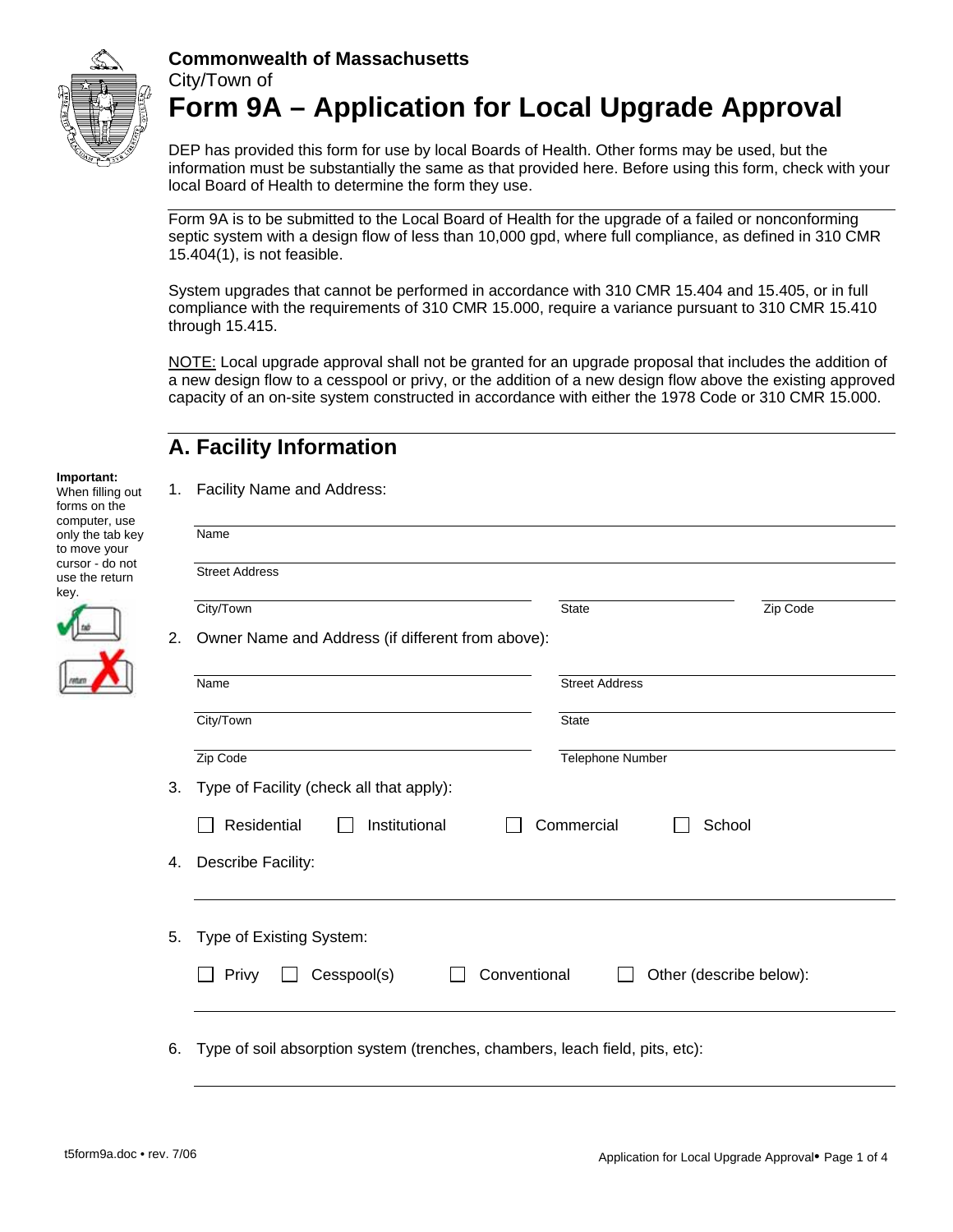

DEP has provided this form for use by local Boards of Health. Other forms may be used, but the information must be substantially the same as that provided here. Before using this form, check with your local Board of Health to determine the form they use.

|    | A. Facility Information (continued)                                                                               |                    |             |  |  |
|----|-------------------------------------------------------------------------------------------------------------------|--------------------|-------------|--|--|
| 7. | Design Flow per 310 CMR 15.203:                                                                                   |                    |             |  |  |
|    | Design flow of existing system:                                                                                   | gpd                |             |  |  |
|    | Design flow of proposed upgraded system                                                                           | gpd                |             |  |  |
|    | Design flow of facility:                                                                                          | gpd                |             |  |  |
|    | <b>B. Proposed Upgrade of System</b>                                                                              |                    |             |  |  |
| 1. | Proposed upgrade is (check one):                                                                                  |                    |             |  |  |
|    | Voluntary<br>Required by order, letter, etc. (attach copy)                                                        |                    |             |  |  |
|    | Required following inspection pursuant to 310 CMR 15.301:                                                         | date of inspection |             |  |  |
| 2. | Describe the proposed upgrade to the system:                                                                      |                    |             |  |  |
| 3. | Local Upgrade Approval is requested for (check all that apply):<br>Reduction in setback(s) - describe reductions: |                    |             |  |  |
|    | Reduction in SAS area of up to 25%:                                                                               | SAS size, sq. ft.  | % reduction |  |  |
|    | Reduction in separation between the SAS and high groundwater:                                                     |                    |             |  |  |
|    | Separation reduction                                                                                              | ft.                |             |  |  |
|    | Percolation rate                                                                                                  | min./inch          |             |  |  |
|    | Depth to groundwater                                                                                              | ft.                |             |  |  |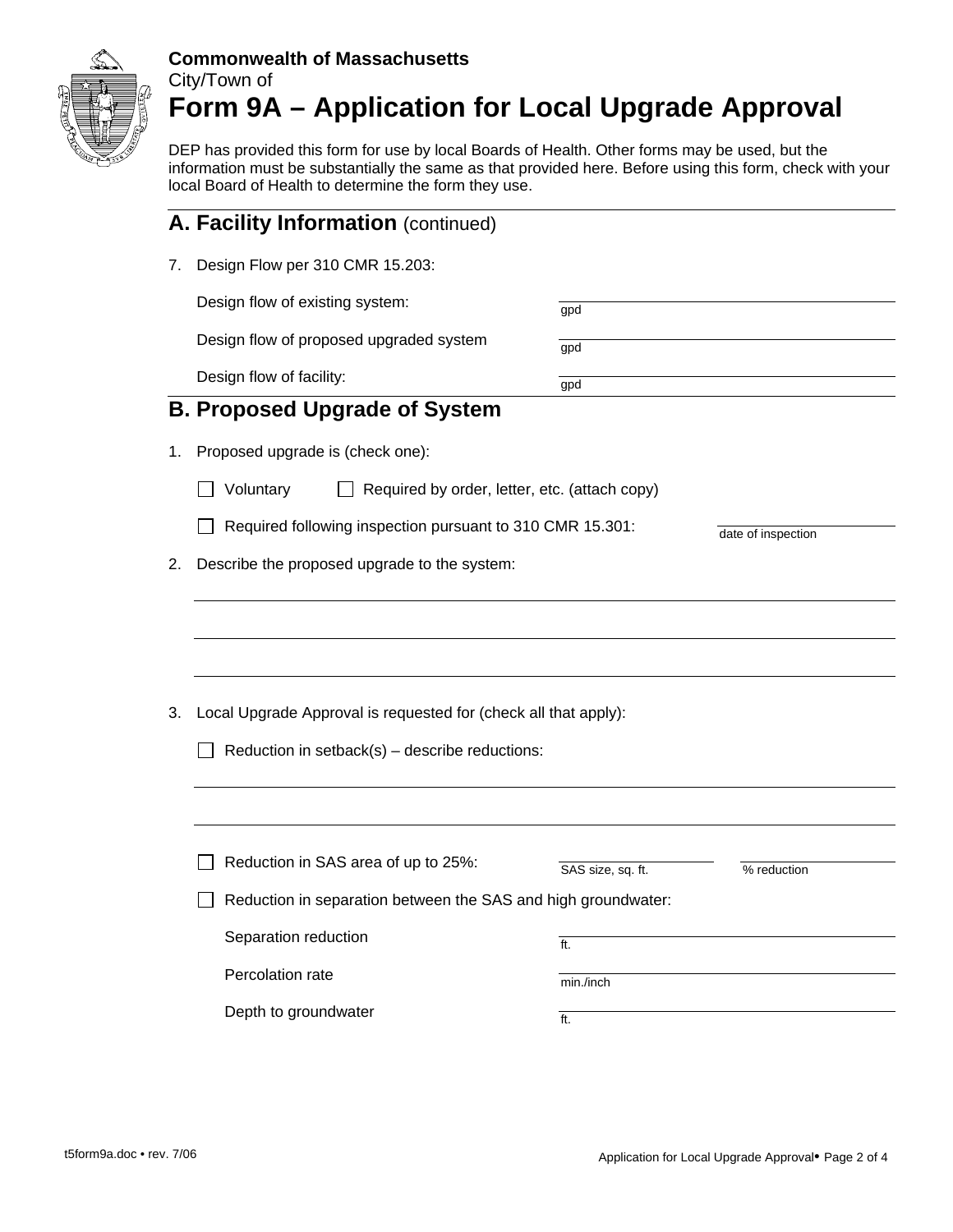

DEP has provided this form for use by local Boards of Health. Other forms may be used, but the information must be substantially the same as that provided here. Before using this form, check with your local Board of Health to determine the form they use.

|  |                                                                                                         | <b>B. Proposed Upgrade of System (continued)</b>                                                                   |           |                                                                                                                                                                                                                                                                                                               |  |  |
|--|---------------------------------------------------------------------------------------------------------|--------------------------------------------------------------------------------------------------------------------|-----------|---------------------------------------------------------------------------------------------------------------------------------------------------------------------------------------------------------------------------------------------------------------------------------------------------------------|--|--|
|  |                                                                                                         | Relocation of water supply well (explain):                                                                         |           |                                                                                                                                                                                                                                                                                                               |  |  |
|  |                                                                                                         |                                                                                                                    |           |                                                                                                                                                                                                                                                                                                               |  |  |
|  | Reduction of 12-inch separation between inlet and outlet tees and high groundwater                      |                                                                                                                    |           |                                                                                                                                                                                                                                                                                                               |  |  |
|  |                                                                                                         | Use of only one deep hole in proposed disposal area                                                                |           |                                                                                                                                                                                                                                                                                                               |  |  |
|  | Use of a sieve analysis as a substitute for a perc test                                                 |                                                                                                                    |           |                                                                                                                                                                                                                                                                                                               |  |  |
|  | Other requirements of 310 CMR 15.000 that cannot be met - describe and specify sections of the<br>Code: |                                                                                                                    |           |                                                                                                                                                                                                                                                                                                               |  |  |
|  |                                                                                                         | member or agent of the local approving authority.<br>High groundwater evaluation determined by:                    |           | If the proposed upgrade involves a reduction in the required separation between the bottom of the soil<br>absorption system and the high groundwater elevation, an Approved Soil Evaluator must determine the<br>high groundwater elevation pursuant to 310 CMR 15.405(1)(h)(1). The soil evaluator must be a |  |  |
|  |                                                                                                         | Evaluator's Name (type or print)                                                                                   | Signature | Date of evaluation                                                                                                                                                                                                                                                                                            |  |  |
|  |                                                                                                         | <b>C. Explanation</b>                                                                                              |           |                                                                                                                                                                                                                                                                                                               |  |  |
|  |                                                                                                         | Explain why full compliance, as defined in 310 CMR 15.404(1), is not feasible. (Each section must be<br>completed) |           |                                                                                                                                                                                                                                                                                                               |  |  |
|  |                                                                                                         | 1. An upgraded system in full compliance with 310 CMR 15.000 is not feasible:                                      |           |                                                                                                                                                                                                                                                                                                               |  |  |
|  |                                                                                                         |                                                                                                                    |           |                                                                                                                                                                                                                                                                                                               |  |  |
|  |                                                                                                         |                                                                                                                    |           | 2. An alternative system approved pursuant to 310 CMR 15.283 to 15.288 is not feasible:                                                                                                                                                                                                                       |  |  |